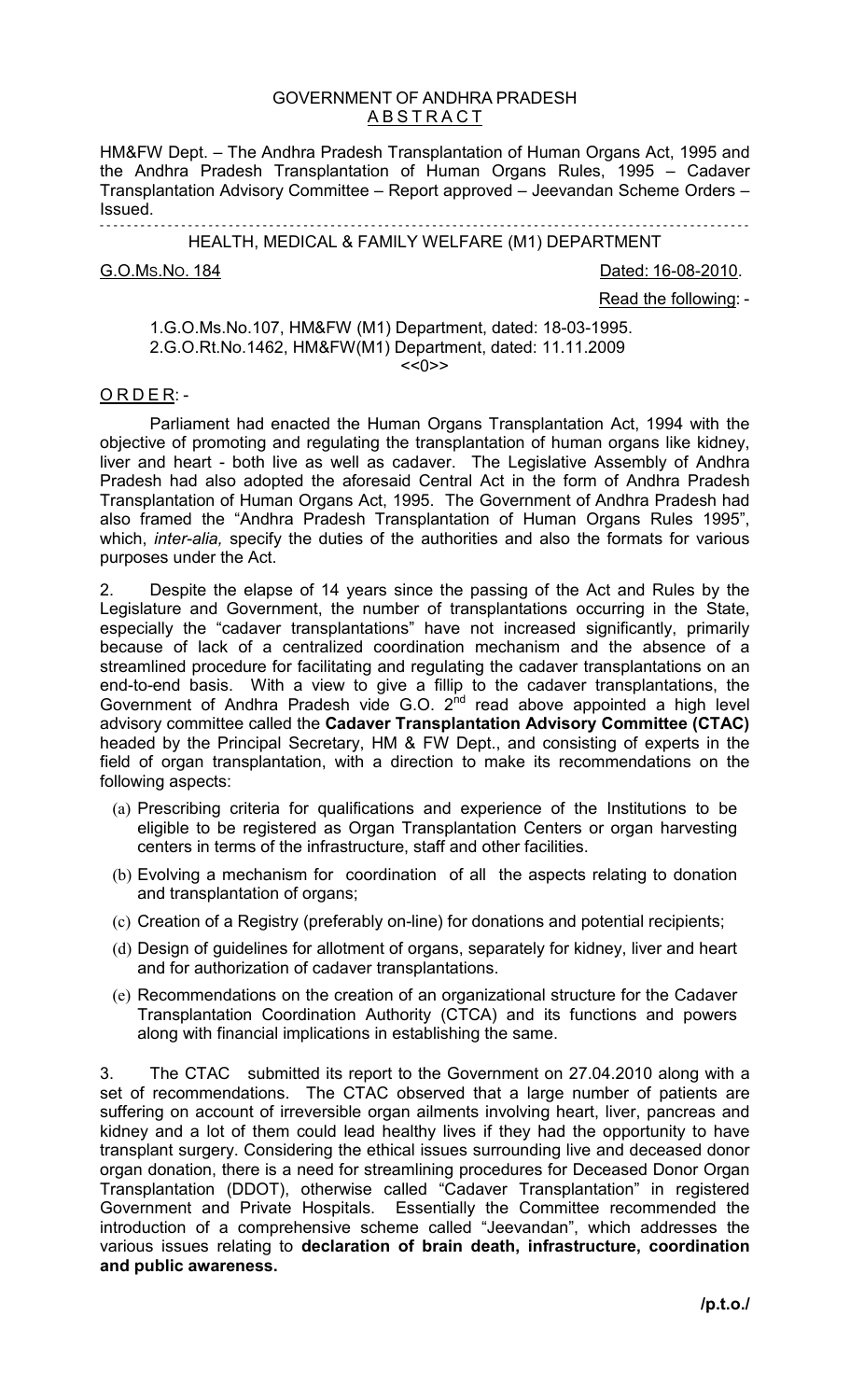**4.** Government after a careful consideration of the report of the CTAC, hereby approve the recommendations of the Committee and accordingly issue the following orders:-

- (i) The proposed Scheme for cadaver organ transplantation shall be called **"Jeevandan",** connoting donation of life**.**
- (ii) **The Cadaver Transplantation Advisory Committee (CTAC)** shall be the APEX level body charged with the responsibilities of policy design, monitoring and implementation oversight of the scheme of Jeevandan. The structure, functions and responsibilities of CTAC shall be as specified in Para 5.
- (iii) The legal authority for governing the various aspects like registration of hospitals and patients as well as allocation of organs and those relating to the organ transplantation shall be vested with the entity called the **Appropriate Authority for Cadaver Transplantation (AACT).** The structure, functions and responsibilities of AACT shall be as specified in Para 6.
- (iv) **AP Network for Organ Transplantation (APNOS)**, shall be established to act as a virtual coordinating mechanism within the AACT, with the necessary infrastructure and governance structure for providing 24 x 7 services to the donors, recipients, hospitals, NGOs and the general public. The structure, functions and responsibilities of APNOS shall be as specified in Para 7.
- (v) **The Non-Transplantation Organ Harvesting Centres (NTOHC)** are hospitals registered as such, to play a pivotal role in the initial but critical stages like declaration of brain death, extraction of the organs and their storage and preservation. The infrastructure and manpower requirements as well as the functions and responsibilities of NTOHC shall be as specified in Para 9.
- (vi) **The Organ Transplant Centres (OTCs)** are hospitals registered as such to perform the most critical aspect of the Jeevandan scheme viz., undertaking of the actual transplantation for saving the lives of the recipients. The infrastructure and manpower requirement, functions and responsibilities of OTCs shall be as specified in Para 8.
- (vii) The success of the Jeevandan Scheme depends critically on sharing the realtime information about the availability of organs and allocating them to the needy patients with matching requirements. This shall be achieved through the establishment of a portal (www.jeevandan.org) which will provide information and also alerts all the appropriate persons on a real time basis so as to facilitate the management of cadaver organ harvesting and transplantation on an end-to-end basis. In essence, the proposed portal shall ensure efficiency, effectiveness and transparency in the entire operations forming part of the Jeevandan scheme. The features of the proposed portal shall be as indicated in Para 10.

## **5. Cadaver Transplantation Advisory Committee (CTAC):**

**5.1.** The **Cadaver Transplantation Advisory Committee** (CTAC) shall be the APEX level body authorized to take appropriate managerial decisions in relation to implementing the Jeevandan Scheme.

## **5.2. The CTAC shall comprise of the following members:-**

| 1. Spl. Chief Secretary / Prl. Secretary / Secretary, HM & FW<br>2. Director, Medical Education<br>3. Superintendent, Osmania General Hospital<br>4. Prof. of Surgical Gastroenterology, Osmania Medical College (OMC).Member<br>5. Professor of Nephrology, O.M.C.<br>6. Professor of Urology, O.M.C.<br>7. Superintendent, Gandhi General Hospital<br>8. Professor of Nephrology, Gandhi Medical College<br>9. Professor of Urology, KGH, Visakhapatnam.<br>10. Professor of Nephrology, Kurnool Medical College<br>11. Prof. of Urology/Nephrology, SVIMS, Tirupathi<br>12. A representative of an NGO working in the area of<br>Organ Transplantation to be nominated by the Govt.<br>13. A Senior Police Officer of the rank of DIG or above | $\ddot{\phantom{1}}$<br>$\ddot{\phantom{a}}$ | Chairman<br>Member<br>Member<br>Member<br>Member<br>Member<br>Member<br>Member<br>Member<br>Member<br>Member |
|---------------------------------------------------------------------------------------------------------------------------------------------------------------------------------------------------------------------------------------------------------------------------------------------------------------------------------------------------------------------------------------------------------------------------------------------------------------------------------------------------------------------------------------------------------------------------------------------------------------------------------------------------------------------------------------------------------------------------------------------------|----------------------------------------------|--------------------------------------------------------------------------------------------------------------|
| to be nominated by the DGP<br>14. Director, Nizam's Institute of Medical Sciences, Hyderabad.                                                                                                                                                                                                                                                                                                                                                                                                                                                                                                                                                                                                                                                     |                                              | Member<br><b>Member-Convener</b>                                                                             |

The Committee can co-opt a multi-organ transplantation expert to advise it in the discharge of its functions.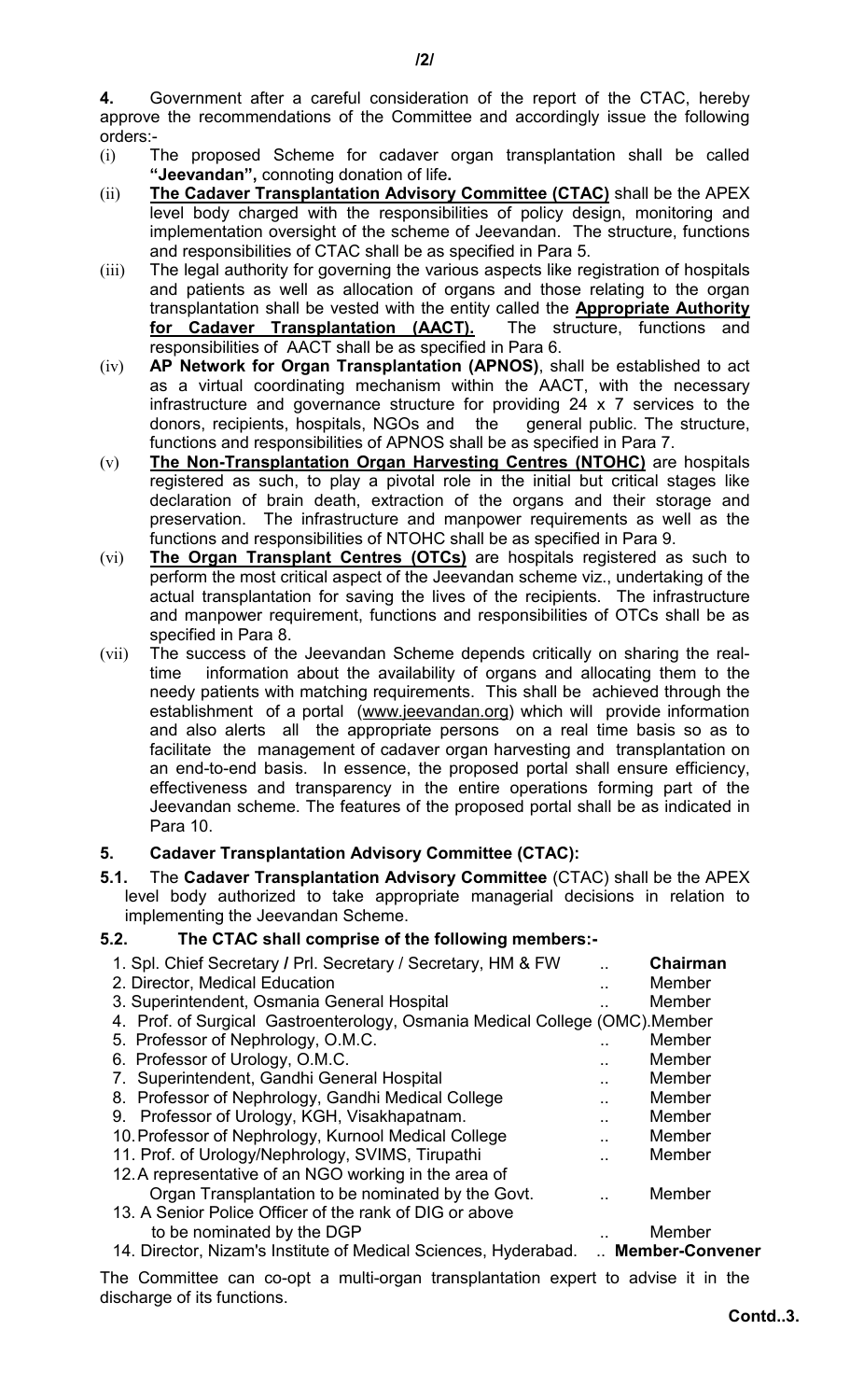# **5.3 Functions and responsibilities of CTAC:**

The CTAC shall be responsible for the following:

- (i) Taking appropriate decisions on establishing and/ or managing various procedures, provisions and protocols relating to registration of NTOHC and OTCs, declaration of brain-stem death, harvesting of organs from the deceased persons, storage, preservation and transportation of organs for transplantation.
- (ii) Reviewing the performance of AACT, OTCs and NTOHCs atleast once in every 6 months.
- (iii) Making appropriate recommendations to the Government for sanction of funds for running of the Jeevandan Scheme.
- (iv) Providing appropriate guidance and issuing directions to the AACT as may be needed in the overall interest of implementation of Jeevandan Scheme;
- (v) Causing enquiries into the complaints and grievances arising out the implementation of the Scheme.

## **6. Appropriate Authority for Cadaver Transplantation (AACT):**

**6.1.** The **Appropriate Authority for Cadaver Transplantation (AACT)** shall be the legal entity authorized with the statutory powers under the APTHOA 1995. It shall act as the Appropriate Authority under the Section 13 of the APTHOA 1995. It shall be housed in NIMS, Hyderabad.

#### **6.2. Composition of AACT:**

The composition of AACT shall be as shown below.

- **(i)** Director, Medical Education .. **Chairman**
- **(ii)** Director, NIMS , Hyderabad .. **Co-Chairman**
- (iii) Chief Transplantation Coordinator **Member-Convener**

AACT can co-opt another member who is a multi-organ transplantation expert to assist it, subject, however, to the condition that that such a person shall not have any affiliation to any hospital registered as a OTC or NTOHC.

#### **6.3. Functions and Responsibilities of AACT:**

The AACT shall discharge the following functions and responsibilities

- (i) Registration of hospitals as NTOHCs or OTCs;
- (ii) Supervision and regulation of the functioning of NTOHCs and OTCs, including exercising the powers to suspend the registration in the event of any deviation or misconduct;
- (iii) Allocation of the organs available from cadavers to the registered patients (recipients) strictly following the priority laid down in this regard.
- (iv) Establishment and management of AP Network for Organ Sharing (APNOS);
- (v) Establishment, management and maintenance of Jeevandan Portal;
- (vi) Empanelment of specialists, especially in the specialties of Neuro Surgery, Neurology and Anesthesia, whose services can be availed by NTOHC or OTC to be a part of the Medical Board for the purpose of declaring brain death under the statute.
- (vii) Undertake programs to raise awareness in general public, such as mass media communication, conduct of annual events, establishing a system of online and postal pledging of organs by willing individuals in a central registry through Jeevandan portal, and issuing donor cards.
- (viii) Any other functions and responsibilities for the effective implementation of Jeevandan Programme.

## **6.4. Staffing and infrastructure of AACT:**

## **(a) Staffing**

The AACT shall be supported by appropriate staff to enable the authority to discharge its functions effectively. Jeevandan program shall be headed by the **Chief Executive Officer**, to be appointed by the AACT, and designated as **Chief Transplantation Coordinator (CTC)**. The CTC shall be responsible to discharge the day-to-day functions of the AACT, including, most importantly, the allocation of organs on a case-to-case basis, strictly conforming to the priorities laid down for the purpose and specified in Para 11.5.

The initial staffing of the AACT shall consist of, apart from the CTC, a senior medical professional conversant with the transplantation procedures and 3 administrative / financial officers.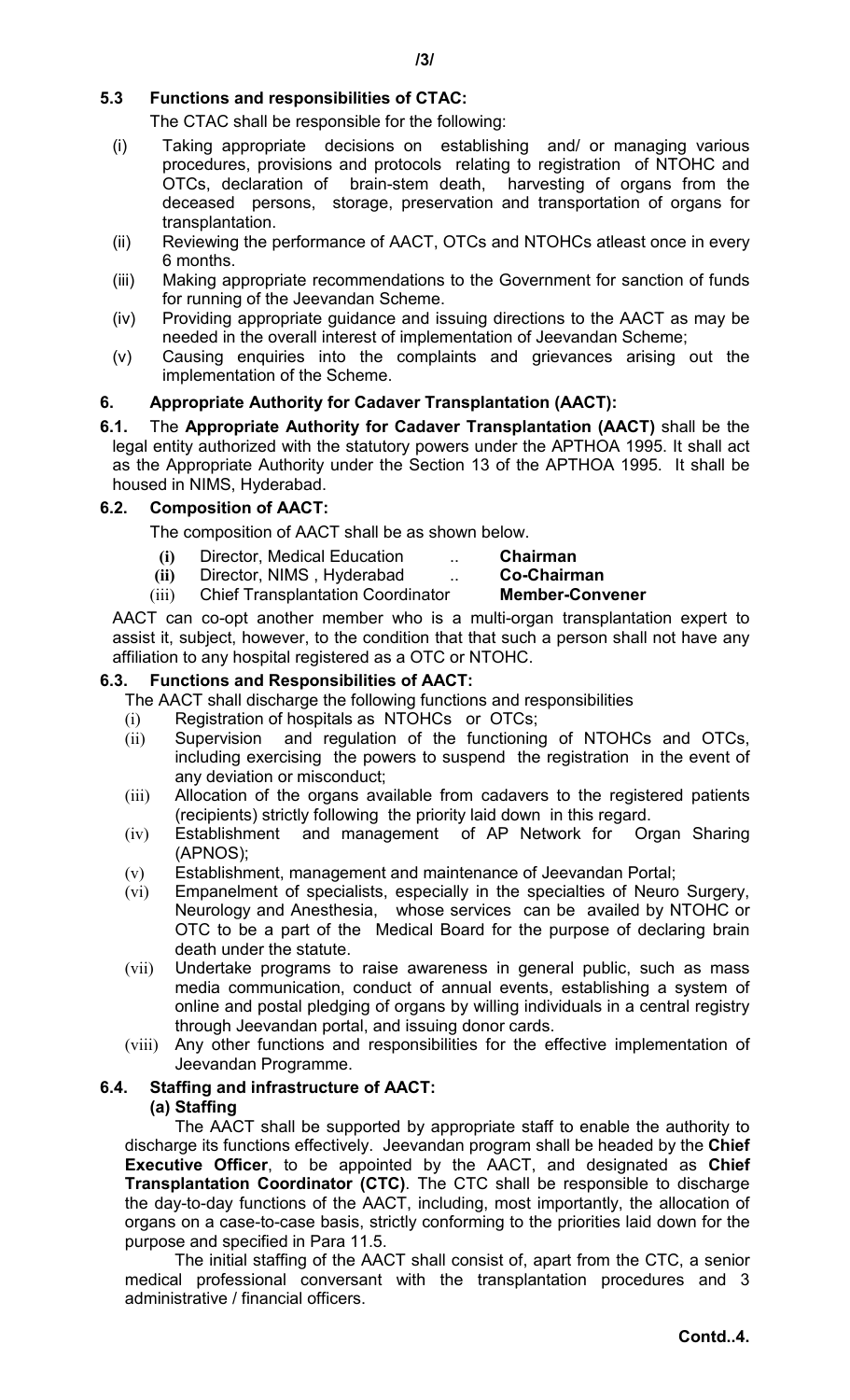# **(b) Infrastructure**

The AACT shall have the following infrastructure:-

- (i) Office space of 2000 sft.
- (ii) 2 dedicated telephone lines
- (iii) Broad-band internet for online service
- (iv) IT infrastructure for management of Jeevandan Portal;
- (v) A Training Centre for training of transplantation coordinators, counselors, and specialists belonging to the NTOHCs and OTCs.

## **(c) Sub-Committees of AACT:**

The AACT shall constitute 4 sub-committees consisting of experts from the respective areas to assist it in its functioning for allocation of:

- (i) Liver / Pancreas
- (ii) Heart / Lung
- (iii) Kidney
- (iv) Other organs

The sub-committees shall be required to make appropriate recommendations to the Chief Transplantation Coordinator for allocation of various organs in special situations and cases referred to them by the Chief Transplantation Coordinator, including those specified in Para 11.6. Any queries in allocation of organs even in regular situation can be referred to subcommittee for opinion.

# **7. AP Network for Organ Sharing (APNOS):**

 The **AP Network for Organ Sharing (APNOS)** shall be established as a virtual organization to be promoted by the AACT for achieving the overall convergence of the efforts of various agencies in the implementation of the Jeevandan Programme, to benefit thousands of patients suffering from organ failure. The APNOS may be registered as a Society with the members of the AACT as its Governing Body, in addition to 3 members, one each from among the OTCs, NTOHCs and NGOs. The following procedure shall govern the establishment and functions of the APNOS:

- (i) APNOS shall be registered as a Society with a corpus fund of Rs. 10 lakhs;
- (ii) The members of AACT shall be ex-officio members of the Society;
- (iii) Every hospital registered as NTOHC or OTC shall become a member of APNOS in order to avail services under the Jeevandan scheme;
- (iv) All the NGOs who intend to participate in the Jeevandan scheme, for training, counseling or for providing financial assistance to the deserving recipients shall also become members of the APNOS.
- (v) The APNOS shall charge the following membership fee:
	- a) OTC ... Rs. 1,00,000/-
	- b) NTOHC ... Rs. 5000/-
	- c) Recipient Registration fee.. Rs. 5,000/-Rs 10,000 and Rs 1000 shall be charged annually per OTC and NTOHC towards renewal of membership.

## **(vi) The APNOS shall undertake the following activities:**

- (a) Formulation and undertaking of Training Programmes;
- (b) Advocacy and promotion;
- (c) Coordinating with various authorities for arranging railway / bus passes, health insurance, jobs as per eligibility to the members of the donors' family.

## **8. Organ Transplant Centre (OTC):**

**8.1**. The **Organ Transplant Centre (OTC)** shall be a hospital with the stipulated infrastructure which has been legally authorized to undertake transplantation of human organs in terms of the APTHOA 1995 and the rules framed there under. An OTC automatically acts and discharges the functions of NTOHC specified in Para- 9.

## **8.2. Registration of hospital as OTC**

- **(i)** The AACT shall be the authority competent to register hospitals as OTCs
- **(ii)** The hospitals desirous to register themselves as OTC shall apply to the AACT in the prescribed format accompanied by a fee of Rs. 100,000.
- **(iii)** On receipt of the application from a hospital, the AACT shall cause inspection of the hospital by a team of specialists to satisfy itself, that the requirements for permitting establishment of OTC, shall be as specified in Para 6.4(c) exist in the applicant hospital.
- **(iv)** On satisfaction of the adequacy of the applicant-hospital with reference to the requirements, the AACT may register the hospital as OTC for a period of 5 years.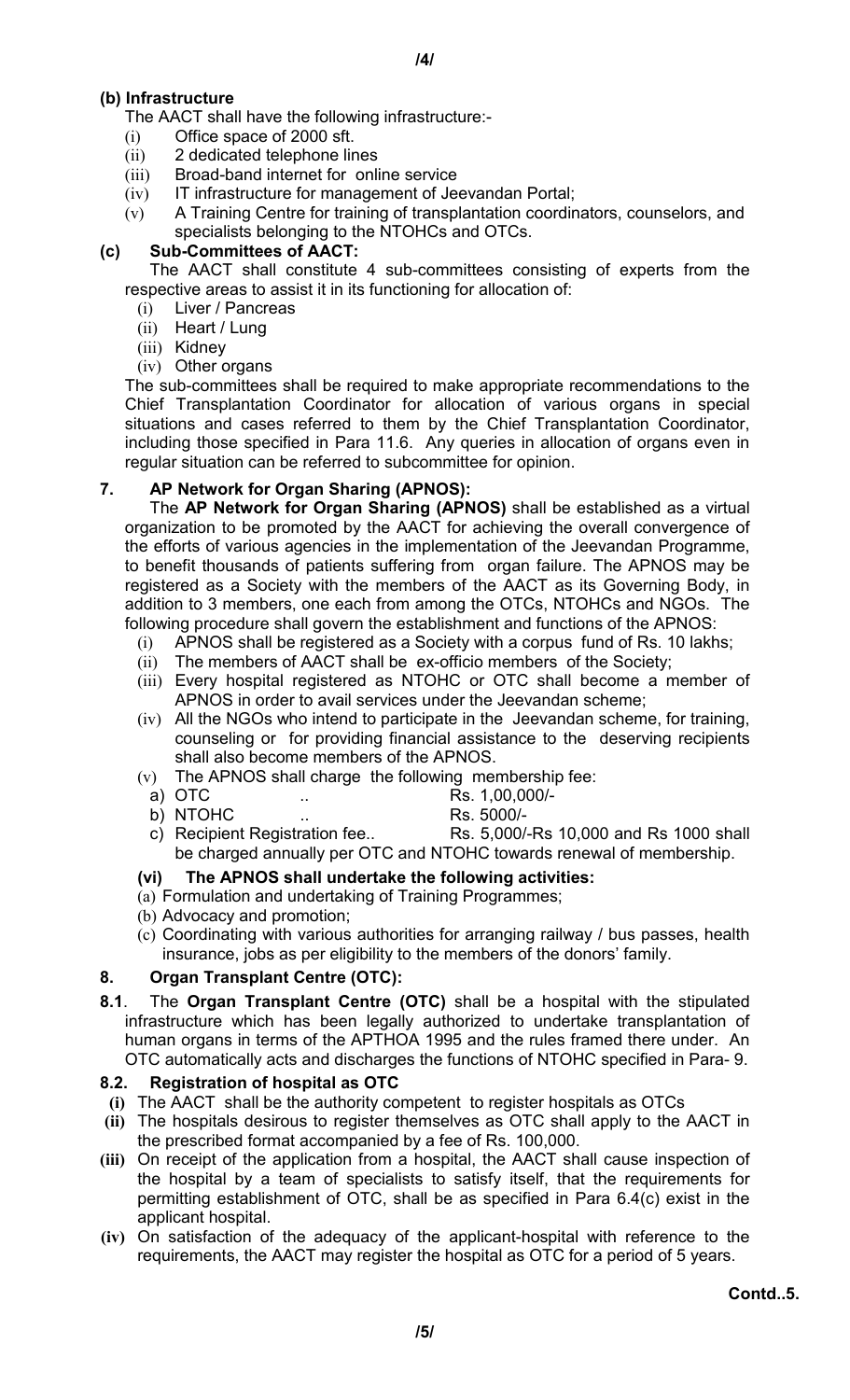**(v)** The AACT may renew the registration from time to time, each time for a period of 5 years, subject to the hospital paying a renewal fee of Rs.50,000/- and subject to the continued conformance to the requirements shall be as specified in Para  $6.4(b)$ .

# **8.3. Functions and Responsibilities of OTC:**

The following are the functions and responsibilities of OTC:

- (i) Shall have its own waiting list for each organ, basing on the date of registration.
- (ii) Shall provide the prioritized waitlist of patients in each category mentioned above to 'Jeevandan' by posting the same in the Jeevandan portal.
- (iii) Shall update the list with Jeevandan portal, whenever a new patient is added.
- (iv) Ensure that the patients on the hospital waiting list for DDOT are promptly registered with 'Jeevandan'.
- (v) Shall promptly report all incidents of brain death declaration.
- (vi) Shall update recipient details of DDOT as well as Living donor Organ Transplantation (LDOT), within 48 hours of completion of procedure, in the Jeevandan portal.
- (vii) Shall take the responsibility of transporting the organ allocated to their center from another OTC or NTOHC. It is their responsibility to carry all equipment, preservation fluids (HTK, Renograph, UW solutions in sufficient quantity) and ice boxes to transport the organs to the allocated center.

**8.4.** The OTC shall have the bed strength of a minimum 100 beds with the following departments:

## **I. Common Requirement for all OTCs**

- (i) Biochemistry/ Microbiology /Pathology/ Heamatology
- (ii) Radiology with Ultrasound Doppler, Flouroscopy, X ray
- (iii) Anesthesia
- (iv) Operation theatre /Intensive care department

#### **II. Specific Additional Requirement for OTCs specializing in transplantation of particular organs**

## **A. For transplantation of Kidney**

- (i) Nephrology
- (ii) Urology
- (iii) Dialysis

## **B. For transplantation of Heart**

- (i) Cardiothoracic Surgery
- (ii) Cardiology
- (iii) Blood Bank
- (iv) Dialysis
- (v) Cardiac ICU with Echocardiogram
- (vi) Cath laboratory

## **C. For transplantation of Liver**

- (i) Surgical Gastroenterology/Hepatobiliary and Liver Transplant/
- (ii) Transplant surgery
- (iii) Anesthesia
- (iv) Blood Bank with facilities to Provide Screened blood and blood products ( FFP, Platelets, Cryoprecipitate)
- (v) Dialysis
- (vi) Endoscopy

## **8.5. Equipment requirement of OTC:**

The departments specified above shall be equipped with diagnostic and surgical facilities as per the norms established by MCI or as prescribed by the AACT from time to time.

## **8.6. Professional Staffing requirement of OTC:**

The Organ Transplantation Centre shall mandatorily have the following specialists, apart from the required supporting staff:

**(a) Kidney transplantation**: M.Ch(Urology) or M.S (Gen)Surgery with three years' post M.S. training in a hospital in India or abroad registered for kidney transplantations and having attended to adequate number of renal transplantations as an active member of team.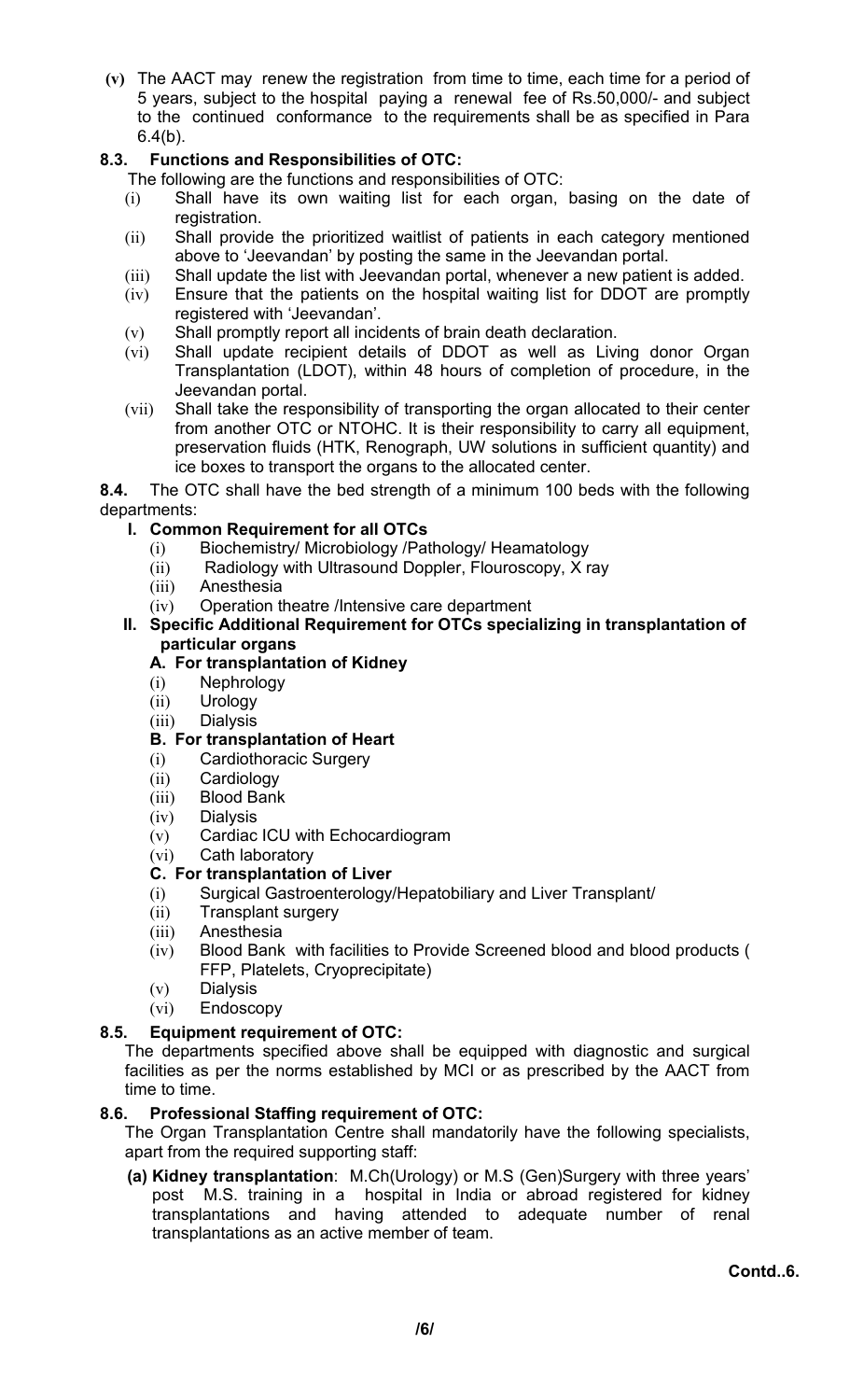- **(b) Transplantation of Liver & other abdominal organs**: M.Ch/DNB (Surgical Gastro-enterology) or M.S./DNB (Gen) Surgery with 3 years' post MS /DNB training in Hepatopancreatobiliary and Liver /Pancreas transplant unit in a hospital in India or abroad registered for organ transplantations and having attended to adequate number of Liver /Pancreas transplantations as an active member of team.
- **(c) Cardiac, Pulmonary, Cardio-Pulmonary Transplantation:** M.Ch. (Cardiothoracic and vascular surgery) or equivalent qualification in India or abroad with atleast 3 years experience as an active member of the team performing an adequate number of open heart operations per year and well-versed with Coronary by-pass surgery and Heart valve surgery.

# **(d) Support staff**

- (a) Surgical staff
- (b) Cardiology staff
- (c) Nursing staff
- (d) Transplant Coordinator

# **9. Non-Transplantation Organ Harvesting Centre (NTOHC):**

**9.1**. The primary purpose of establishing the **Non-Transplantation Organ Harvesting Centre (NTOHC)** is to create the facilities for retrieval of organs in a network of hospital with the appropriate authority of exercising all the functions relating to organ harvesting, when there is willingness among the relatives to donate the organs of a deceased person and thereby increase the number of organs available for transplantation. The NTOHC is a hospital which has been authorized by the competent authority to declare brain-death in respect of a person admitted to their hospital following the prescribed procedure, to perform the procedures relating to the removal of the donated organs and to store and arrange to transport them for the purpose of transplantation for therapeutic purposes in an authorized Organ Transplantation Centre (OTC).

## **9.2. Registration of hospitals as NTOHC**

The following procedure is prescribed for registration of Hospitals as NTOHC:

- **(i)** The AACT shall be the authority competent to register hospitals as NTOHCs
- **(ii)** The hospitals desirous to register themselves as NTOHC shall apply to the AACT in the prescribed format accompanied by a fee of Rs. 1000.
- **(iii)** On receipt of the application from a hospital, the AACT shall cause inspection of the hospital by a team of specialists to satisfy itself that the requirements for permitting establishment of NTOHC, specified in Paras 9.3 and 9.4 exist in the applicant hospital.
- **(iv)** On satisfaction of the adequacy of the applicant-hospital with reference to the requirements, the AACT may register the hospital as NTOHC for a period of 5 years.
- **(v)** The AACT may renew the registration from time to time, each time for a period of 5 years, subject to the hospital paying a renewal fee of Rs.1000/- and subject to the continued conformance to the requirements under Paras 9.3 and 9.3.

## **9.3. Infrastructure requirements for NTOHC**

The following infrastructure shall be available in the hospital applying for registration as NTOHC:

- (i) A minimum bed strength of 100 beds;
- (ii) Operation theatre conforming to the specifications to be notified by the AACT.
- (iii) Intensive Care Unit conforming to the specifications to be notified by the AACT.
- (iv) Own ambulance
- (v) A room earmarked for grief counselor
- (vi) Blood bank or facilities to acquire blood products from recognized blood banks

## **9.4. Manpower requirement**

The following manpower shall be available in the hospital applying for registration as NTOHC

- (i) Medical Superintendent
- (ii) Neuro Surgeon ( MCh Neurosurgery with 3 years of experience) on call
- (iii) Neurologist (DM (Neuro) with 3 years of experience)on call
- (iv) General Surgeon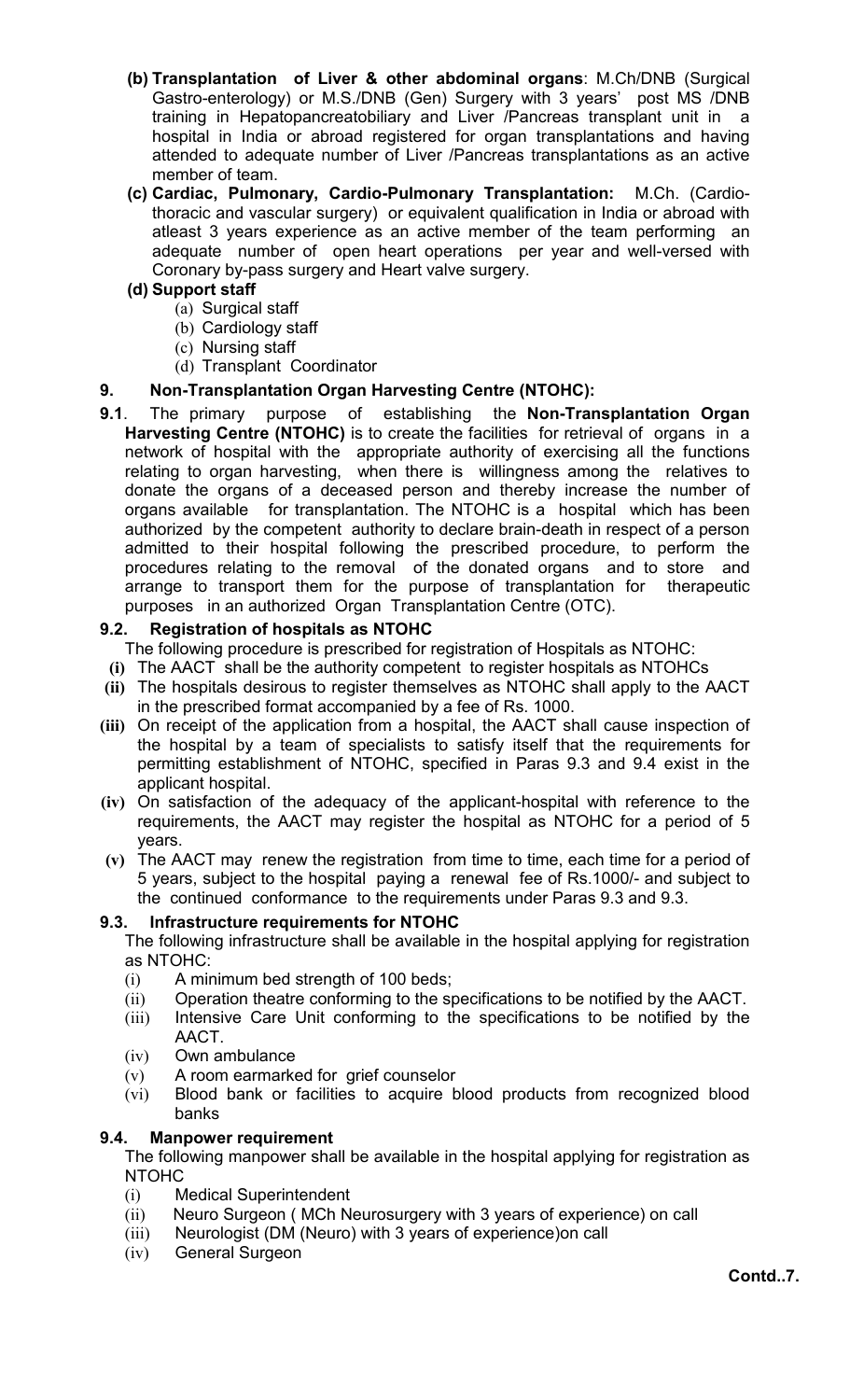- (v) Supporting Staff:
	- (a) 3 Staff Nurses (qualified in specialty nursing)
	- (b) 3 Technicians (qualified to operate equipment specified)
	- (c) Greif counselor/ Donor coordinator

# **9.5. Functions and Responsibilities of NTOHC**

The following shall be the functions and responsibilities of a hospital registered as NTOHC:

- (i) Arranging for declaration of brain-stem death following the due procedure prescribed under Section 2 (d) and 2 (e) of the A.P. Transplantation of Human Organs Act, 1995.
- (ii) Conducting an appropriate counseling to the relatives of the deceased persons to enable them to take an appropriate decision on organ donation.;
- (iii) Notifying the admission of such critical patients to the AACT through the Jeevandan website;;
- (iv) Instantaneously notify through the website of the Jeevandan Programme about the availability of donated organs for transplantation;
- (v) . Providing operating room, basic surgical equipment and nursing, medical and paramedical staff to assist the harvesting team
- (vi) Arranging for handing over of the donated organs to the team of specialists of the OTC or OTCs authorized by the AACT to receive the organs for transplantation
- (vii) Facilitating the conduct of postmortem simultaneously and the procedures relating to harvesting of the organs in medico legal cases.

## **10. Jeevandan Portal:**

The efficient and effective functioning of Jeevandan Scheme depends substantially on the Jeevandan Portal, which shall act as the back-bone for the scheme. The Portal shall be designed, got developed and maintained by the AACT. The following shall be the salient features and functional requirements of the proposed Portal.

- (i) Receiving applications of hospitals for registration as NTOHC and OTC;
- (ii) Receiving applications for registration with the APNOS by OTCs, NTOHCs and NGOs;
- (iii) General information relating to various entities registered / participating in the activities relating to the Jeevandan Scheme.
- (iv) Online central registry of patients requiring organ transplantation along with details of hospitals where they are currently receiving the treatment and basic details for cross-matching of compatibility of the donor's organs.
- (v) Facility for the NTOHC / OTC for updating the availability of organs from cadaver.
- (vi) Online workflow for allocation of organs to the registered patients strictly observing the priority prescribed under rules;
- (vii) Security of information
- (viii) Privacy of the personal data of patients and donors
- (ix) Details of training programs
- (x) Promotional information
- (xi) Technical information about the cadaver transplantation
- (xii) Information required by the RTI
- (xiii) Grievance Redressal module
- (xiv) MIS and Dashboard

## **11. Procedures relating to Jeevandan Scheme:**

**11.1.** It is absolutely essential to build and maintain transparency in all the activities and operations relating to the Jeevandan scheme, so as to generate the necessary confidence, credibility and trust among the donors as well as the recipients in particular and general public at large. This is possible only if the procedures and processes required to be fulfilled for organ donation and harvesting and transplantation are very precise, standards-based and simple to understand and implement. Accordingly, the following procedures are prescribed for the various steps involved in cadaver transplantation.

## **11.2. Declaration of brain death:**

(a) The procedure prescribed under Section(3) & (4) of the APTHOA Act, 1995 shall be strictly followed;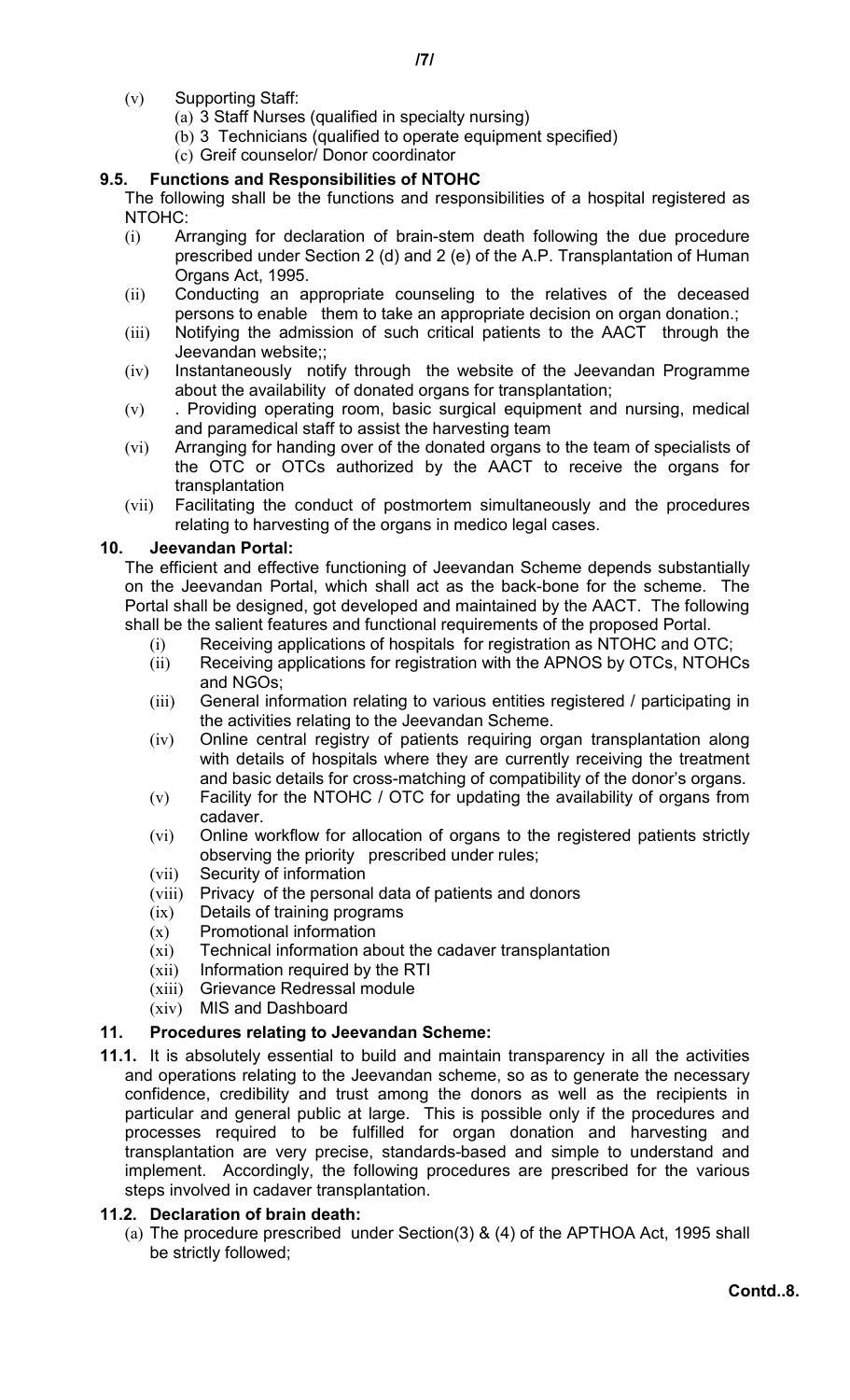- (b) The medical board comprising of the following members shall be constituted by the NTOHC or OTC as the case may be for the declaration of brain death, in each case:
	- (i) Medical Superintendent of the Hospital
	- (ii) An independent Registered Medical Practitioner, i.e. Post graduate with 5 years post PG experience (Physician / Surgeon / Intensivist) (specialist to be nominated by the Medical Superintendent of the Hospital from the panel of names approved by the AACT)
	- (iii) A Neurologist or Neurosurgeon (to be nominated by the Medical Superintendent of the Hospital from the panel of names approved by the AACT)
	- (iv) The doctor on-duty treating the patient

#### **11.3 Other procedural requirements:**

Post mortem and panchanama in case of Medico-legal cases to be done at the same place and the same time of harvesting. Availability of Police and Forensic experts round the clock shall be made mandatory for the smooth running of brain death organ donation process.

## **11.4. Procedure for harvesting of the organs**

The NTOHCs and OTCs shall adopt the procedure as specified below for harvesting of organs from a deceased person.

- (i) Form 6, as laid out in the A.P. Transplantation of Human Organs Rules 1995, shall duly be signed by the person(s) in possession of the brain dead patient. In the case of children below the age of eighteen years, the appropriate Form 9 of the Transplantation of Human Organs Rules, 1995 requires to be signed by the persons concerned before organ retrieval.
- (ii) Retrieval of organ(s) shall not be carried out on a brain dead patient merely due to an earlier declaration by the said patient in **Form 5** of the A.P. Transplantation of Human Organs Rules, 1995. While such a declaration shall presuppose the previous intention of the brain dead patient to donate the organ(s), consent in Form 6 of the A.P. Transplantation of Human Organs Rules, 1995, is necessary to continue with the process of organ retrieval.

#### **11.5. Procedure for allocation of organs**

Equitable allocation of organs harvested from deceased persons is critical to the effective functioning of the Jeevandan scheme. There are two dimensions to the process of allocation of organs – the administrative process and the technical process. These are specified below:

#### **11.5.1. Administrative process of allocation of organs:**

- (i) All the prospective recipients of organs shall register themselves with the APNOS, in the prescribed format, through the Jeevandan portal, on payment of the registration fee of Rs.5,000/-. The application for registration of the recipients shall be counter-signed online by the OTC, where such patient receives or intends to receive treatment and to undergo the required transplantation.
- (ii) The NTOHCs shall notify the details of all the organs harvested from the deceased persons admitted to their hospitals.
- (iii)The Jeevandan portal shall have an appropriately designed application for matching the organs available from cadavers with the requirements of one or more recipients on the waiting list, strictly following the priority laid down in this section. It should also simultaneously send an alert to the Chief Transplantation Coordinator of AACT, legally assigned the responsibility of allocation of the organ.
- (iv) The allocation is done by the chief transplant coordinator strictly according to the criteria laid down in Para11.5.
- (v) Immediately after the allocation has been approved by the Chief Transplantation Coordinator of AACT, the Portal shall send appropriate communications and alerts to the recipient(s), the OTC(s) with which the recipient(s) is(are) registered for treatment/ transplantation, the NTOHC where the organ is available and all others concerned with the cadaver transplantation(s).
- (vi) The NTOHC and the OTC(s) shall update the progress of the cadaver transplantations within 24 hours at the Jeevandan portal.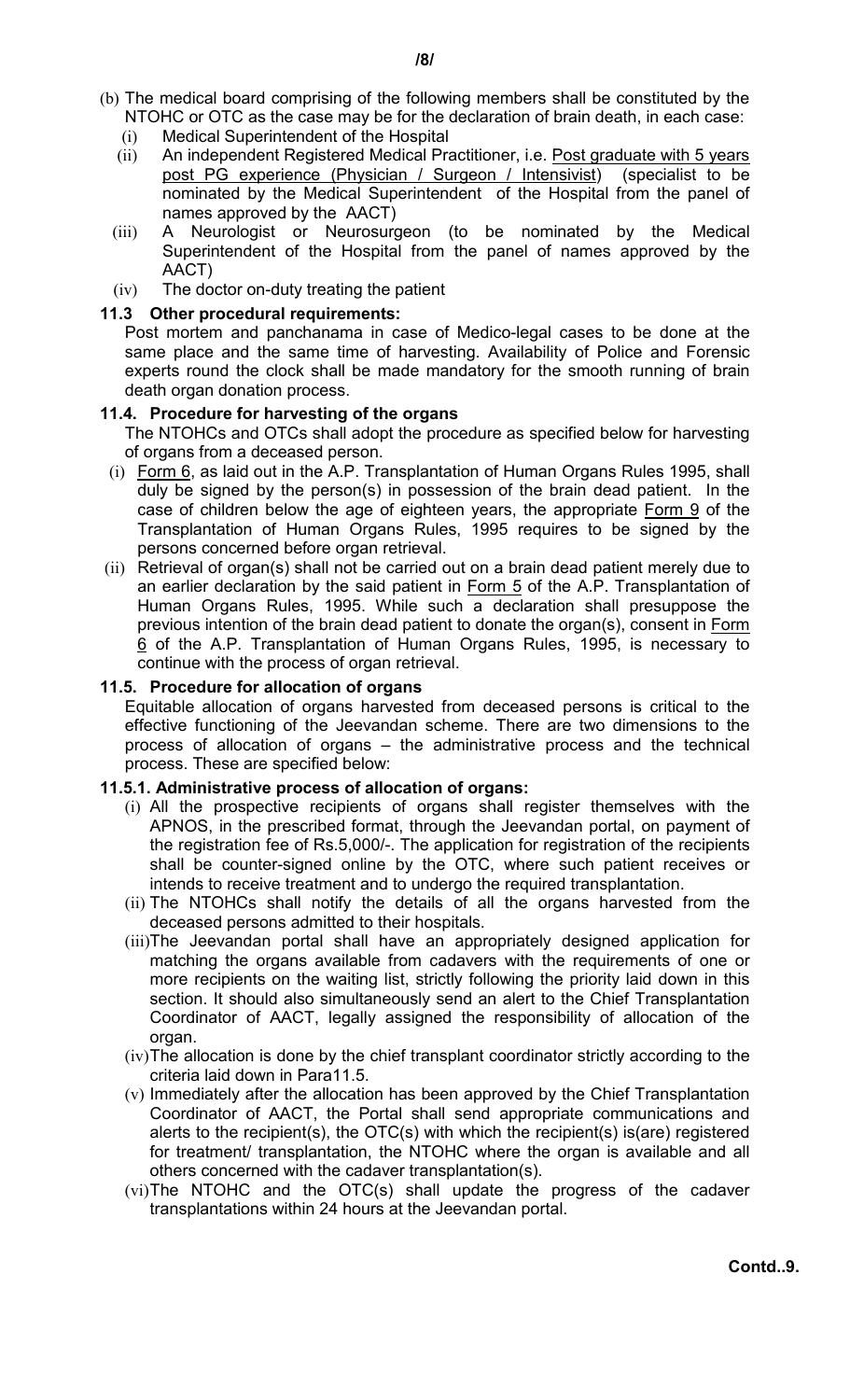## **11.5.2. Technical process (priorities) for allocation of organs:**

The following priority shall be strictly followed for allocation of organs harvested from cadavers:-

- (1) First priority shall be given to the OTC where the deceased donor is located, for liver, heart and one kidney, except in special situations defined in this section. The other kidney and any other transplantable unutilized organs shall be allocated using criteria of allocation of General pool organs.
- (2) Second priority shall be given to the senior-most patient registered for the organ available, in the combined list of patients, in all the OTCs who are taking part in deceased organ donation transplant program (General Pool Criteria).
- (3) Third priority shall be give to the hospitals (OTCs) outside the State, provided earlier information and such a request has been registered with the APNOS.
- (4) Finally, if the organ(s) remains unutilized after exhausting all the above criteria, it may be offered to a foreign national registered in a Government or Private hospital within and then outside state
- (5) General pool:

Organs retrieved in following situations are defined as general pool

- A. Organs retrieved at non transplant centers (NTOHCs).
- B. Organs retrieved at transplant centers on deceased donors shifted from nontransplant centers (NTOHCs) either before or after brain death declaration.
- C. Retrieved organs unutilized at transplant center or the second kidney of deceased person declared brain-dead at an OTC.

The general pool organs shall be allocated according to the following criteria:

- (1) Heart/Lung will be allocated to the patients listed, as per date of their registration with Jeevandan.
- (2) Liver will be allocated to the patients listed, as per date of their registration with Jeevandan.
- (3) Kidney will be allocated to the patients listed, as per date of their registration with Jeevandan. There is no out of turn allocation for Kidney recipients.

# **(6) Special situations for allotment:**

#### **(a) Multi-organ recipient**

If there is a patient who is to be a multi organ recipient (Heart/Lung, Heart / Kidney, Liver /Kidney, Kidney/Pancreas) and a Matching (blood group and size) organ donor is available, then the multi organ recipient takes precedence over all others on the regular waiting list.

#### **(b) Urgent Listings**

Lifesaving organs, namely heart and liver may be listed as **Urgent** in certain situations. These conditions do not require a waiting time on the list and a respective committee will clear the urgent organ request.

#### **Liver**

- A. Hepatic Artery Thrombosis following a liver transplant.
- B. Primary Non function of a graft

C. Fulminant hepatic failure (Kings College criteria)

#### **Heart**

A. Patients with Left Ventricular Assist Device (LVAD).

B. Followed by patients with Intra Aortic Balloon Pump (IABP)

The allocations under the category of 'Urgent Listings' shall have to be cleared by special committees constituted by AACT for the purpose.

**Heart committee**: A cardiologist and a cardiothoracic surgeon with transplant experience from Govt. /Private Institutions will form the committee and oversee the Urgent heart allocation.

**Liver committee**: Hepatoligist /Gastroenterologist/ Surgical Gastroenterologist with Liver transplant experience / Liver transplant surgeon from Govt. and private hospitals will oversee the urgent Liver allocations.

Note: Patients on the urgent list supersede the standard list and the

hospital misses its regular turn on the rota.

#### (c) **Child Deceased organ donors**

In case of children below the age of eighteen years, the appropriate form mentioned in the APTHOA, 1995 requires to be signed by the persons concerned before organ retrieval. The organs thus retrieved from the Child deceased donor organs have to be offered to the children waiting for a deceased donor organ who are registered at Jeevandan.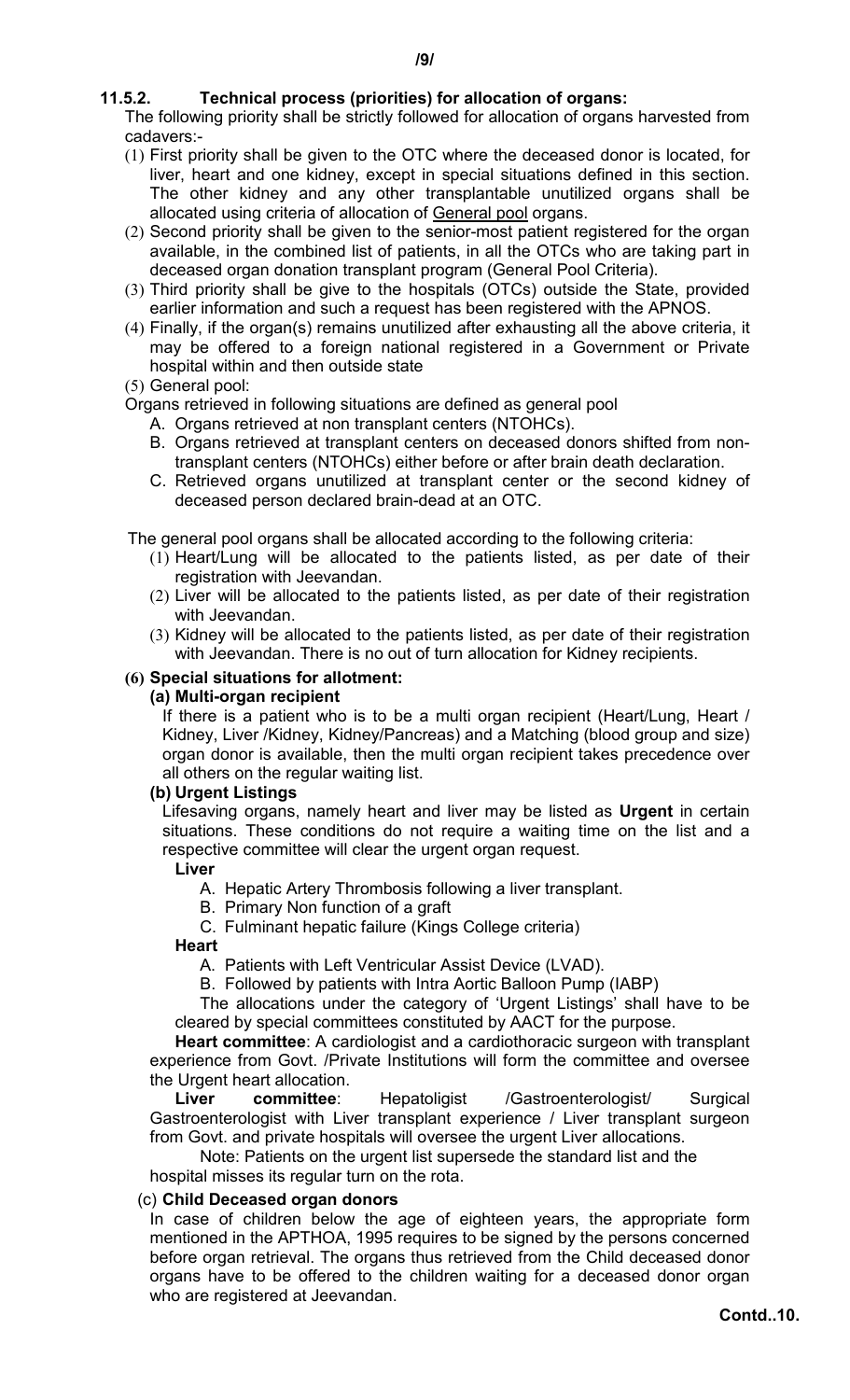## **12. Promotion of Jeevandan Scheme:**

One of the critical success factors for a scheme like Jeevandan is the increasing awareness and popular support. The general public at large should be addressed for a behavioral change so that there is more empathy to the idea behind the Jeevandan scheme. Such empathy would enable the relatives of the deceased donors to take a decision in favour of donation at the appropriate time. This would involve mass media campaign at the appropriate time during the early period of launch of Jeevandan scheme. The Director of Information and Public Relations (DIPR) shall design and implement appropriate media campaign for this purpose, in-consultation with AACT. Besides this, workshops and seminars shall be held in all the Medical Colleges and major hospitals both in Public and Private Sector.

#### **13. Transplantation Coordinators:**

All the NTOHCs and OTCs shall have a full time Coordinator, who can be a doctor or nurse not directly involved in the retrieval/transplantation activities. The Transplantation Coordinator identified for each institution shall be got trained in communication skills and also handling the situation arising out of the proposed donation and transplantation. The coordinator shall develop rapport with the family members of prospective "Brain-death" patients; counsel them suitably on donation of organs. They shall also be responsible for sending a monthly report on prospective "Brain-death" patients.

## **14. Maintenance of Cadaver**

A time period of a few hours / few days may elapse from the time of initiation of the process for declaration of brain death till the time the organs are harvested and the body handed over to the relatives. The cadaver has to be maintained by the NTOHC or OTC till such period. It may not be appropriate to charge from the relatives of the deceased in such cases. Therefore the hospital (NTOHC only) be compensated at Rs. 10,000/- per each day, counted from the date of declaration of brain death to the date of handing over the body to the relatives of the deceased donor. This will act as an incentive for the NOTHC to readily take up the cases which can prospectively become cases for cadaver transplantation and thus, increase the availability of organs in the State.

#### **15. Counseling**

Counseling plays a very critical role in enabling the relatives of the deceased persons to take a decision in favour of donation of the organ (s). Professionally trained counselors will have to be appointed at all the NTOHCs and OTCs, so as to be on-call. The expenditure relating to the appointment and maintenance of the counselors in respect of NTOHCs will have to be borne either by the hospital or by an NGO attached to the NTOHC. In this regard, it is desirable that each NTOHC shall necessarily be attached to one or more NGOs which can not only promote the concept of Jeevandan but also render critical service relating to counseling.

#### **16. Nodal Centers for training & awareness**

- (a) Given the fact that the cadaver transplantation and Jeevandan scheme are being promoted newly in the State, it is necessary to undertake a systematic training for the Coordinators of NTOHCs and OTCs. Osmania Medical College (OMC) shall be the *Nodal place* for training of Coordinators. A team of three members shall be identified from the OMC and other public / private hospitals for training. The OMC shall run a two-day course once in two months with the help of the three faculty members.
- (b) There is also immense need for a continuous promotion of the donation Programme. The Gandhi Medical College / Hospital shall be made as the *Nodal Organization* for undertaking promotional activities by engaging a professional agency for the purpose. They may also conduct liaison with the various regulatory authorities like RTA, Passport Office, Chief Rationing Officer etc., to inculcate the habit or 'organ pledging' at the time of applying for or receiving driving license, passport, ration card etc. While such a pledge may not have any legal sanctity, it will still serve the purpose of sending the message to a large cross section of people that donation of organs is live-saving in nature and beneficial to the society.